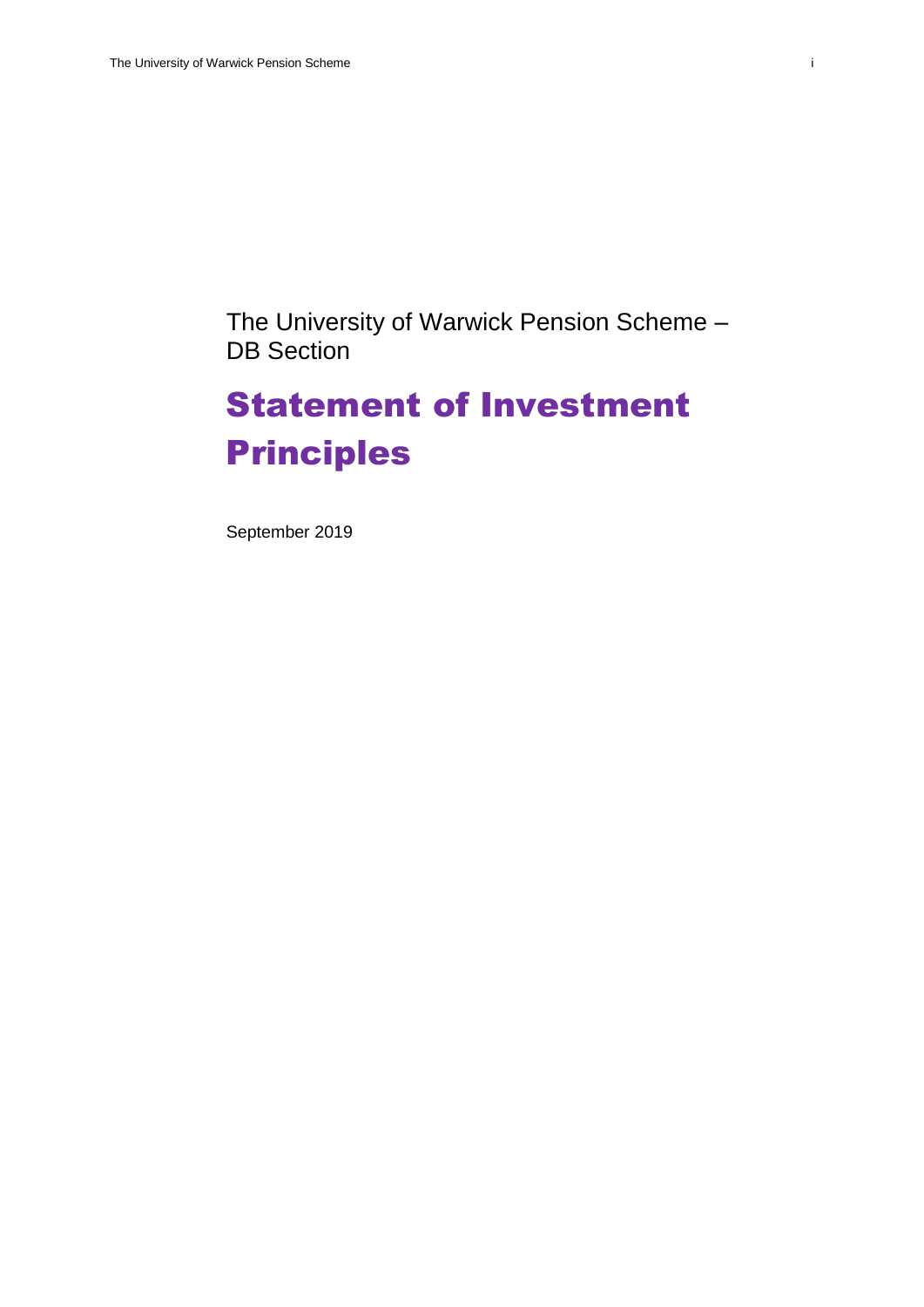# **Table of Contents**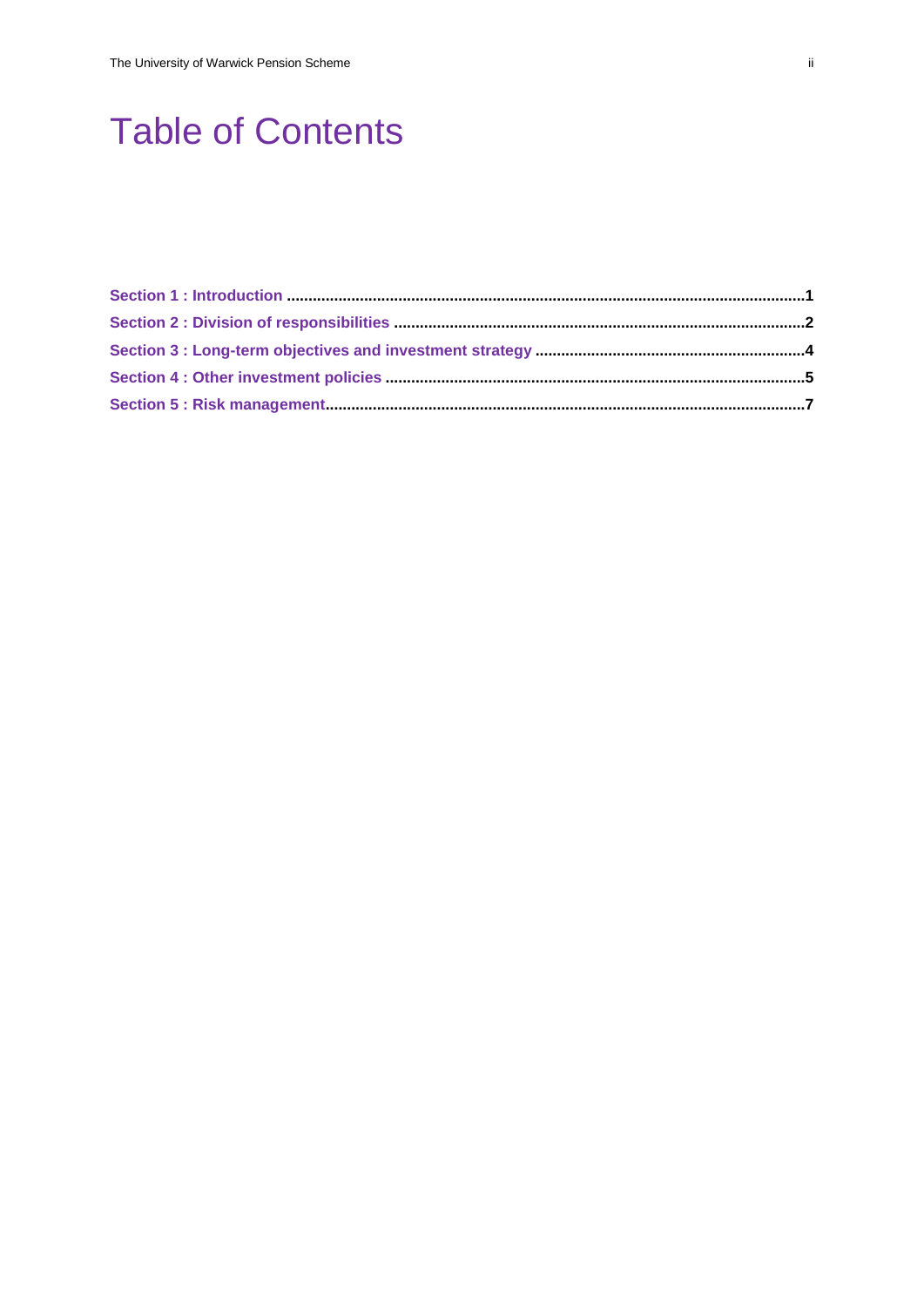# Section 1: Introduction

## **Pensions Acts**

- 1.1 Under the Pensions Act 1995 (as amended by the Pensions Act 2004), trustees are required to prepare a statement of the principles governing investment decisions. This document contains that statement and describes the investment principles pursued by the UPS Pension Trustee Limited (the "Trustee") of The University of Warwick Pension Scheme DB Section ("the Scheme").
- 1.2 The Trustee has consulted the University of Warwick ("the Employer") on the principles set out in this statement and will consult the Employer on any changes to it. However, the ultimate power and responsibility for deciding investment policy lies solely with the Trustee.
- 1.3 Before drawing up this statement, the Trustee has obtained and considered written advice from the Scheme's DB investment consultants (currently Willis Towers Watson). The Trustee will review this document regularly, at least every three years, and without delay following a significant change in investment policy.

#### **Financial Services and Markets Act 2000**

1.4 In accordance with the Financial Services and Markets Act 2000, the Trustee will set general investment policy, but will delegate the responsibility for the selection of specific investments to an appointed investment manager or managers. The investment manager(s) shall provide the skill and expertise necessary to manage the investments of the Scheme competently.

#### **Scheme details**

1.5 The Scheme operates for the exclusive purpose of providing retirement benefits and death benefits to eligible participants and beneficiaries ("Members").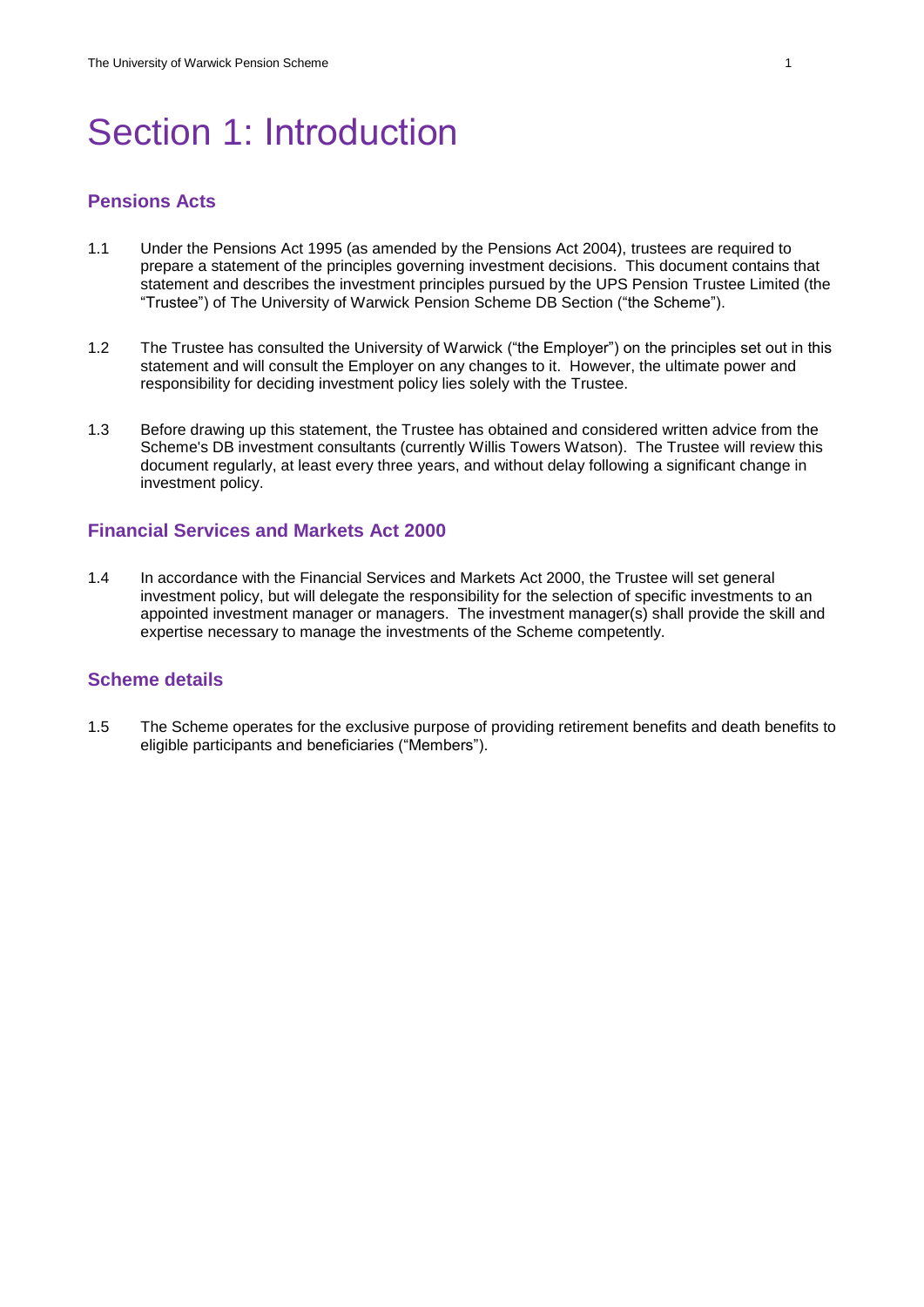## Section 2: Division of responsibilities

- 2.1 The Trustee has ultimate responsibility for decision-making on investment matters. In order to ensure that investment decisions are taken only by persons or organisations with the skills, information and resources necessary to take them effectively, the Trustee delegates some of these responsibilities.
- 2.2 In particular, the Trustee delegates a number of tasks to an Investment Sub Committee ("ISC") as well as a Delegated Chief Investment Officer ("DCIO"), the latter function being carried out by Willis Towers Watson.

#### **Trustee roles and responsibilities**

- 2.3 The Trustee's primary investment role and responsibility is to set the overall strategic investment objectives for the Scheme, including a risk budget, return target, sustainable investment policy, broad strategic asset allocation policy, and broad risk-management framework for the Scheme (taking advice from the ISC and DCIO), and ensuring that these objectives remain appropriate over time.
- 2.4 The Trustee delegates a number of responsibilities to the ISC and DCIO (as set out below). However, the Trustee reserves the right to make decisions on all such matters subject to informing the ISC and DCIO as soon as practicable after a decision has been taken.

#### **ISC roles and responsibilities**

- 2.5 The ISC's roles and responsibilities include:
	- Assisting the Trustee in developing an appropriate overall investment risk budget, return target, sustainable investment policy, broad strategic asset allocation policy, and broad risk-management framework for the Scheme.
	- Monitoring the overall progress of the Scheme and the underlying investment risk/return balance relative to the Trustee's strategic objectives and parameters, and reporting to the Trustee on an agreed frequency.
	- Monitoring the activity and performance of DCIO for the services provided as set out in DCIO's agreement with the Scheme, and reporting to the Trustee on an agreed frequency.

#### **DCIO roles and responsibilities**

- 2.6 The DCIO's roles and responsibilities include:
	- Assisting the ISC (and, where appropriate, the Trustee) in the development of an overall investment risk budget, return target, sustainable investment policy, broad strategic asset allocation policy, and broad risk-management framework for the Scheme.
	- Within the constraints of the agreed investment guidelines:
		- determining asset allocation
		- liability hedging design and implementation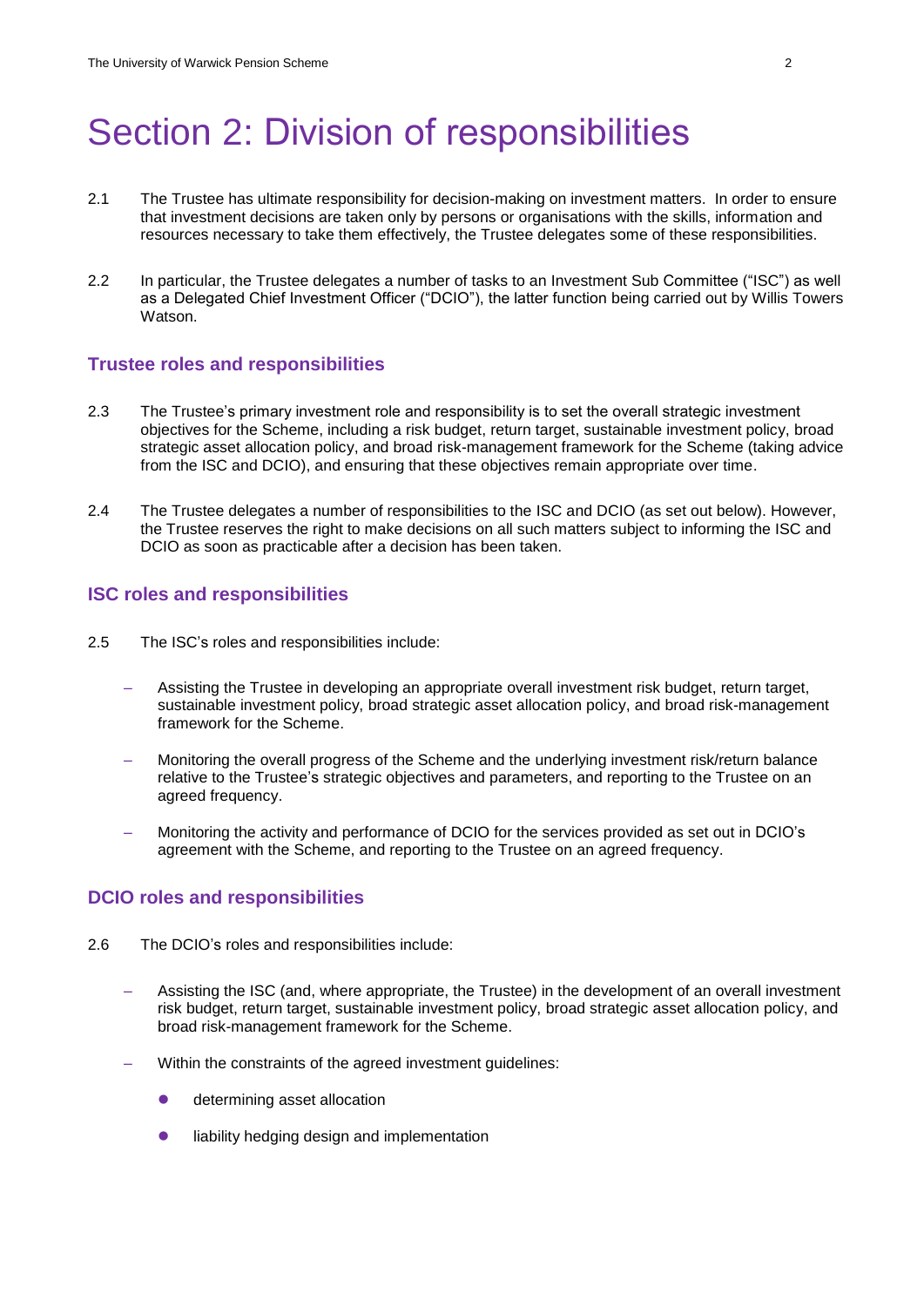- reflecting Environmental, Social and Governance and broader sustainable investment considerations in the portfolio risk management process
- selecting and de-selecting investment managers
- implementing all asset transitions (including rebalancing).
- Leading and completing negotiations of investment manager agreements, including:
	- **•** agreeing investment and commercial terms
	- obtaining, considering and acting on legal advice as appropriate
	- **executing agreements on the Scheme's behalf under a Power of Attorney.**

### **Underlying Investment Managers**

- 2.7 Each underlying investment manager's responsibilities include:
	- Discretionary management of the portfolio, including implementation (within agreed guidelines) of changes in the asset mix and selecting securities within each asset class.
	- Providing regular statements of the assets they manage.
	- The independent safekeeping of the assets and appropriate administration (including income collection and corporate actions) within any pooled funds used by the Scheme.

### **Global Custodian and Performance Measurer**

- 2.8 The Scheme currently contracts a global custodian, whose responsibilities include:
	- Registering the Scheme's investment holdings.
	- Providing independent transaction activity and valuation reporting on a monthly basis.
	- Providing performance measurement services.

### **Professional Advisors**

2.9 The Trustee currently uses a single firm for both actuarial advice and investment advisory and fiduciary management services as it believes this arrangement has certain advantages for the Scheme.

#### **Scheme Actuary**

- 2.10 The Scheme Actuary's responsibilities include:
	- Performing the triennial (or more frequently, as required) valuations of the Scheme and advising on the appropriate contribution levels for the future.
	- Liaising with the investment consultant on the suitability of the Scheme's investment strategy given the financial characteristics of the Scheme.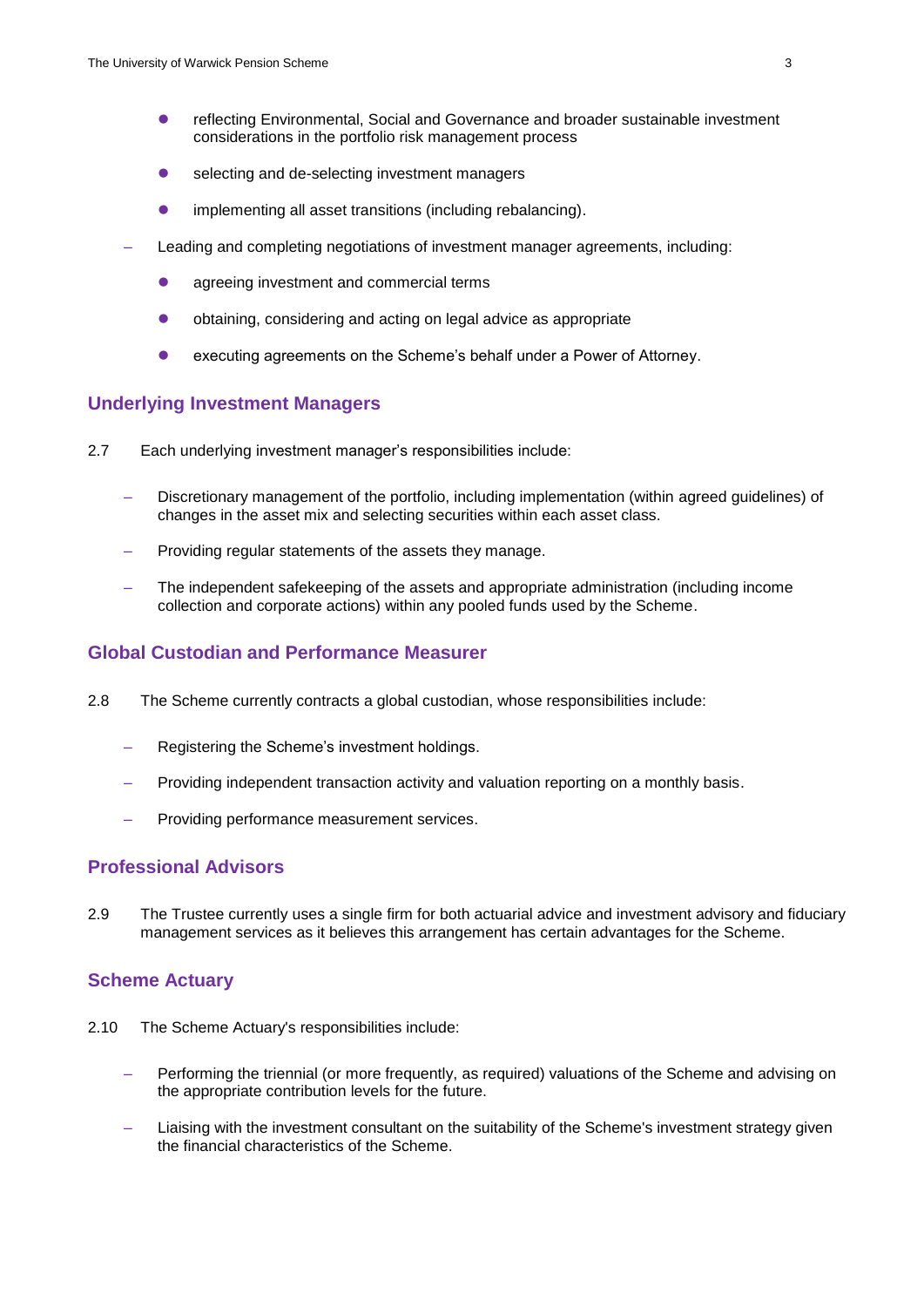# Section 3: Long-term objectives and investment strategy

#### **Scheme objectives**

- 3.1 The long-term objective of the Trustee is for the Scheme to be fully funded on a gilt basis (which is taken to be the same basis as that underlying the technical provisions but using a gilt discount rate to assess the liabilities) by the year 2029.
- 3.2 The Trustee will review this performance objective regularly and amend as appropriate.

#### **Investment strategy**

- 3.3 The Trustee takes advice to determine an appropriate investment strategy for the Scheme consistent with the above long-term funding objective. This includes a risk budget and return target and a range of investment parameters, which are set out in a set of Investment Guidelines. The DCIO then implements the agreed strategy by managing the Scheme's portfolio in line with the agreed Investment Guidelines.
- 3.4 The investment strategy makes use of:
	- a range of instruments that seek to match changes in liability values
	- a diversified range of return-seeking assets, including a spectrum from index-tracking to actively managed portfolios
	- a range of sustainable investment practices (see below), recognising that this is part of good financial risk management.
- 3.5 The balance within and between these investments will be determined from time to time with regard to maximising the chance of achieving the Scheme's funding and investment objectives.
- 3.6 The Scheme will hold assets in cash and other money market instruments from time to time as may be deemed appropriate.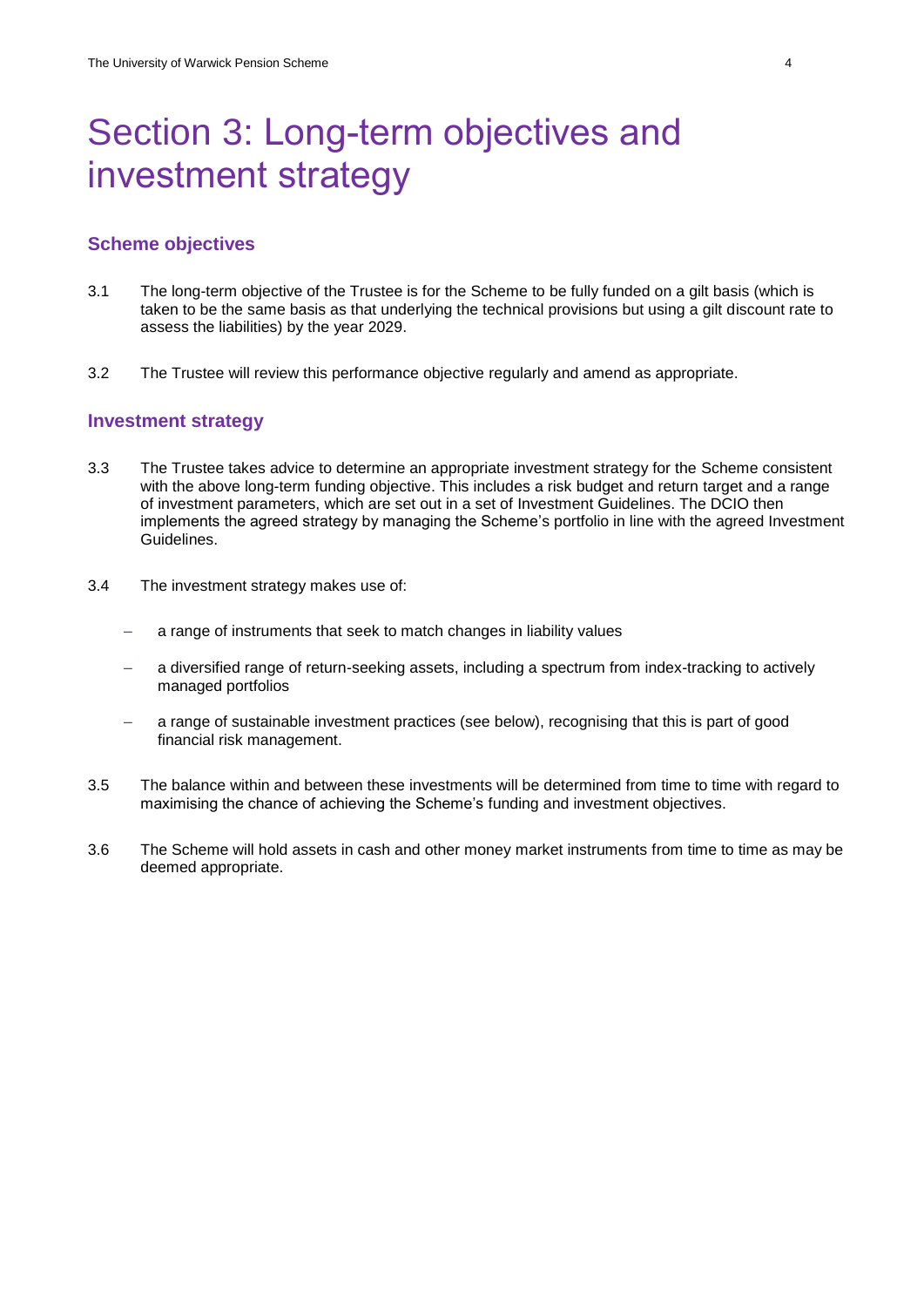## Section 4: Other investment policies

The Trustee also faces other requirements relating to investment, be they legislative or considered best practice.

### **Choosing investments**

4.1 The Trustee has delegated responsibility to the DCIO to implement the Trustee's agreed investment strategy, including making certain decisions about investments (as set out in the Fiduciary Management and Investment Consulting Services Agreement with effective date of 1 April 2012) in compliance with Sections 34 and 36 of the Pensions Act.

### **Responsible investing, stewardship and sustainability**

- 4.2 At the time of writing the Trustee is at a relatively early stage in developing its policy with regards to the new regulatory requirements on responsible investing, stewardship and sustainability. As developments occur, the Trustee will review its policy in this area and amend it from time to time.
- 4.3 The Trustee believes long-term sustainability to be an important and relevant issue to consider throughout the investment process. In particular the Trustee recognises that:
	- an investment's financial success can be influenced by a wide range of factors including environmental, social and governance (ESG) issues and stewardship
	- ESG considerations and stewardship are therefore important aspects of responsible financial risk management in order to protect the value of investments and should improve long-term member financial outcomes.
- 4.4 Where ESG factors, stewardship and broader sustainable investment considerations are deemed to be financially material, the Trustee believes that they should be taken into account within the investment decision-making process. The Trustee may consider non-financial matters as part of its overall decision making and setting of investment strategy including as and when views are proactively raised by members, and will continue to monitor and review its approach in this area
- 4.5 The Trustee will consider ESG and stewardship using information from their advisers, investment managers and industry specialist bodies and in doing so, consider whether to review its own policy and procedures. The Trustee will report on ESG and stewardship at least annually, making this available to members.
- 4.6 The Trustee seeks to apply the principles outlined in 4.2-4.4 above via the selection and monitoring of the DCIO (and its associated approach to ESG and broader sustainability issues, as set out in 4.7 below). In particular, the Trustee has delegated:
	- investment manager selection, de-selection and monitoring to the DCIO
	- the selection, retention and realisation of investments to the DCIO and in turn to the Scheme's investment managers (in accordance with the Financial Services and Markets Act 2000, the selection of specific investments is delegated to investment managers)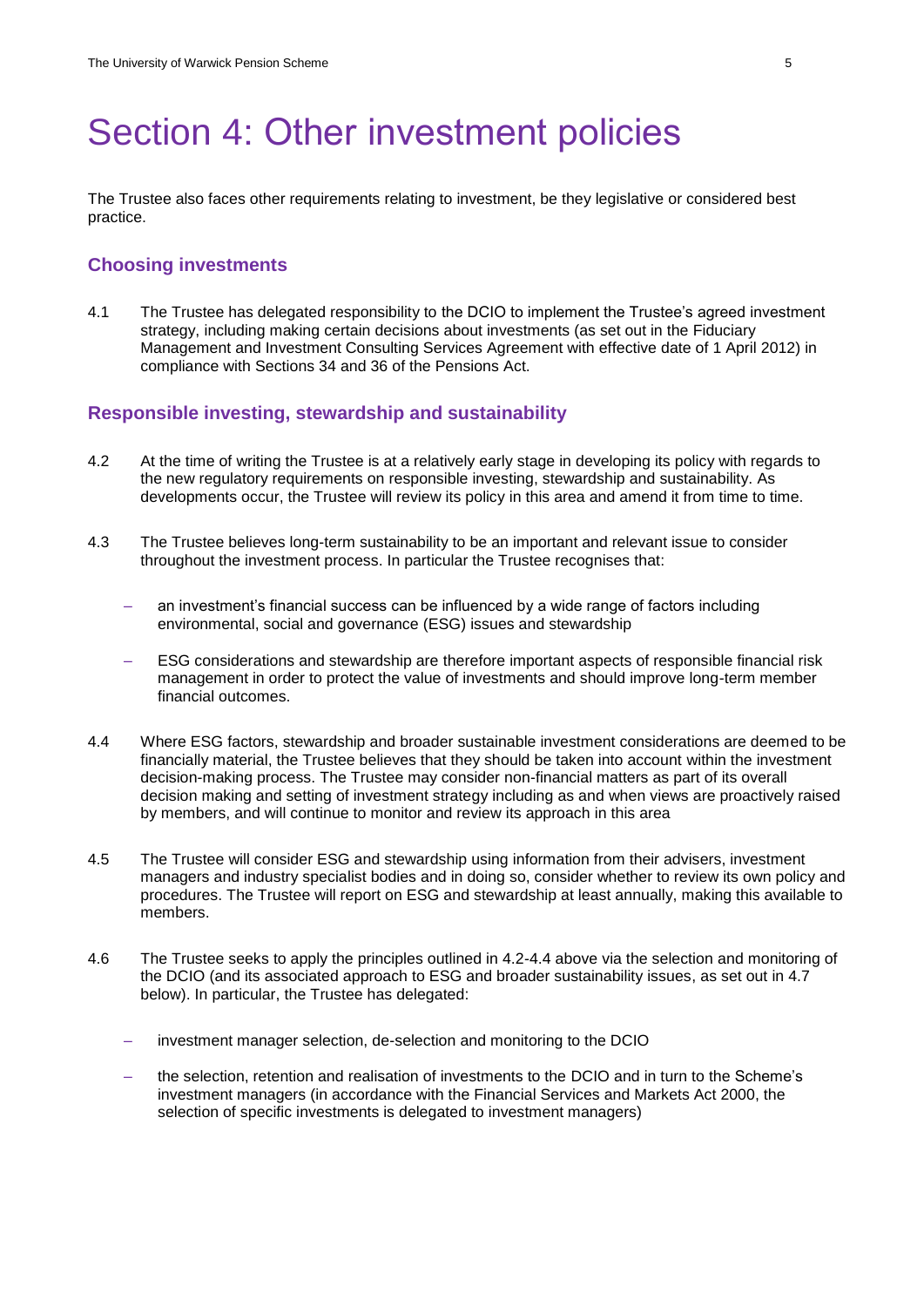responsibility for the exercising of rights (including voting rights) attaching to investments to the Scheme's investment managers.

#### 4.7 The DCIO:

- has a dedicated Sustainable Investment resource and a network of subject matter experts
- considers a range of sustainable investment factors, such as, but not limited to, those arising from ESG considerations, including climate change, in the context of a broader risk management framework. The degree to which these factors are relevant to any given strategy is a function of time horizon, investment style, philosophy and particular exposures, which the DCIO takes into account in the assessment
- has appointed Hermes EOS to undertake public policy engagement on its behalf
- fully embeds the consideration of ESG issues in the investment manager selection and portfolio management process, with oversight undertaken on an ongoing basis:
	- whilst noting there may be limitations for each investment manager and asset strategy, the DCIO expects investment managers to have ESG processes that align with the investment risk and return characteristics of the strategy
	- where an investment manager's processes are deemed insufficient by the DCIO and the investment manager does not take steps to improve their approach, the investment manager's position in the portfolio may be reviewed and/or a decision may be taken not to proceed with an investment
	- the DCIO encourages and expects the Scheme's investment managers to sign up to local or other applicable Stewardship Codes, in keeping with good practice, subject to the extent of materiality for certain asset classes
- is itself a signatory to the Principles for Responsible Investment (PRI) and the UK Stewardship Code and is actively involved in external collaborations and initiatives.

### **Liquidity and realisation of investments**

- 4.8 The Scheme's administrator (currently Barnet Waddingham LLP) assesses the likely benefit outgo on a regular basis and ensures that sufficient cash reserves are available.
- 4.9 The Trustee's policy is that there should be sufficient secure investments in liquid or readily-realisable assets to meet cashflow requirements in the majority of foreseeable circumstances so that realisation of assets will not disrupt the Scheme's overall investment policy.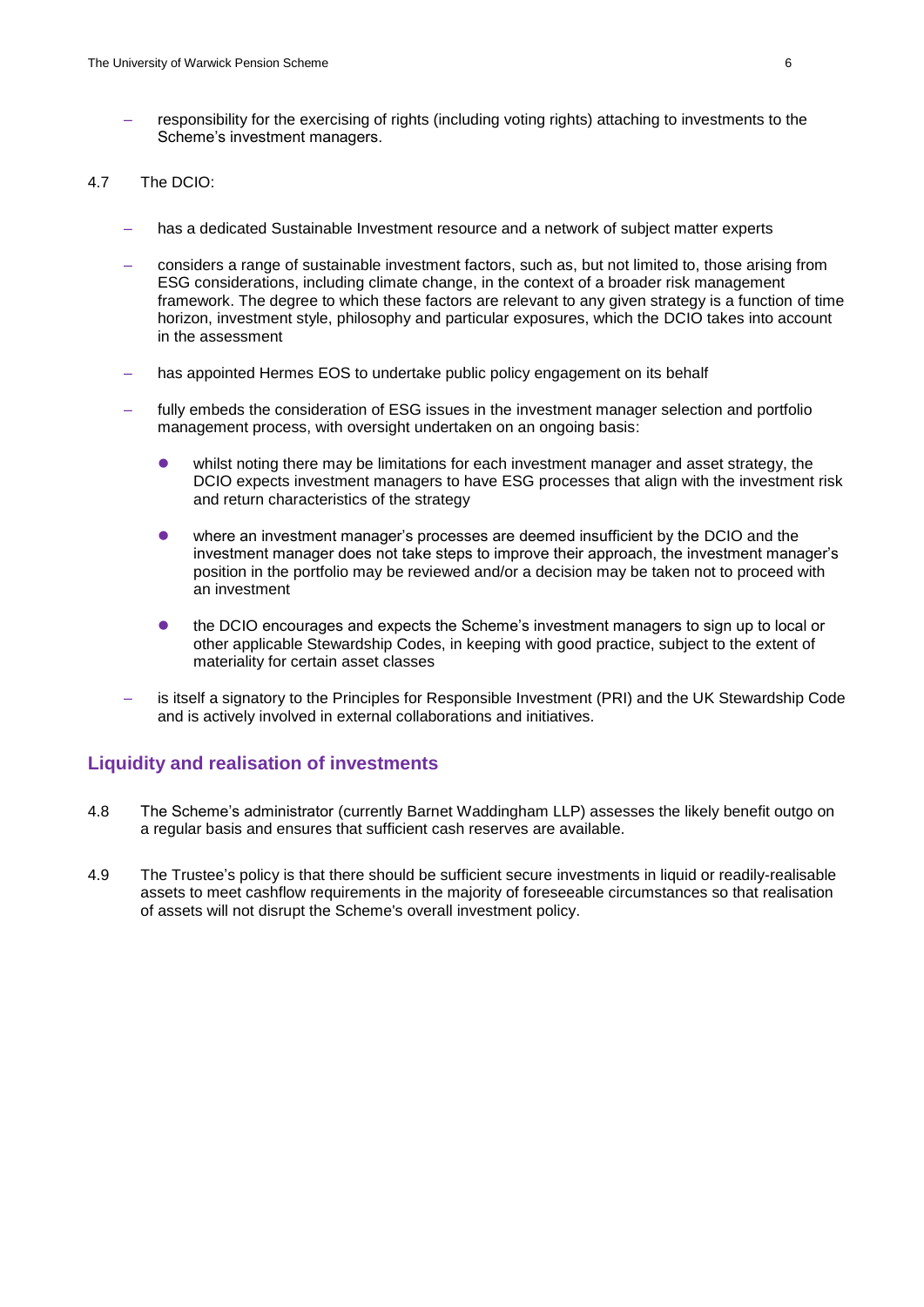## Section 5: Risk management

- 5.1 The Trustee recognises a number of risks involved in the investment of the assets of the Scheme:
	- Solvency risk and mismatching risk
		- are measured through a qualitative and quantitative assessment of the expected development of the assets relative to the liabilities under current and alternative investment policies
		- are managed through assessing the progress of the actual growth of the assets relative to liabilities under current and alternative investment policies.
	- Manager risk
		- is measured by the expected deviation of the prospective risk and return, as set out in the manager's objectives, relative to the investment policy
		- is managed through diversification across investment managers and by the ongoing monitoring of the performance of the investment manager as well as a number of qualitative factors supporting the manager's investment process.
	- Liquidity risk
		- is measured by the level of cashflow required by the Scheme over a specified period
		- is managed by the Scheme's administrators assessing the level of cash held in order to limit the impact of the cash flow requirements on the investment policy.
	- Currency risk
		- is measured by the level of overseas investment and the translation effect of currencies leading to the risk of an adverse influence on investment values.
		- is managed by reducing the translation risk of investing overseas by hedging a proportion of the overseas investments' currency translation risk for those overseas currencies that can be hedged efficiently.
	- Custodial risk
		- is measured by assessing the credit-worthiness of the custodian bank and the ability of the organisation to settle trades on time and provide secure safekeeping of the assets under custody
		- is managed by monitoring the custodian's activities and discussing the performance of the custodian with the investment managers when appropriate. In addition, restrictions are applied as to who can authorise transfers of cash and the accounts to which transfers can be made.
	- Political risk
		- is measured by the level of concentration of any one market leading to the risk of an adverse influence on investment values arising from political intervention
		- is managed by regular reviews of the actual investments relative to policy and through regular assessment of the levels of diversification within the existing policy.